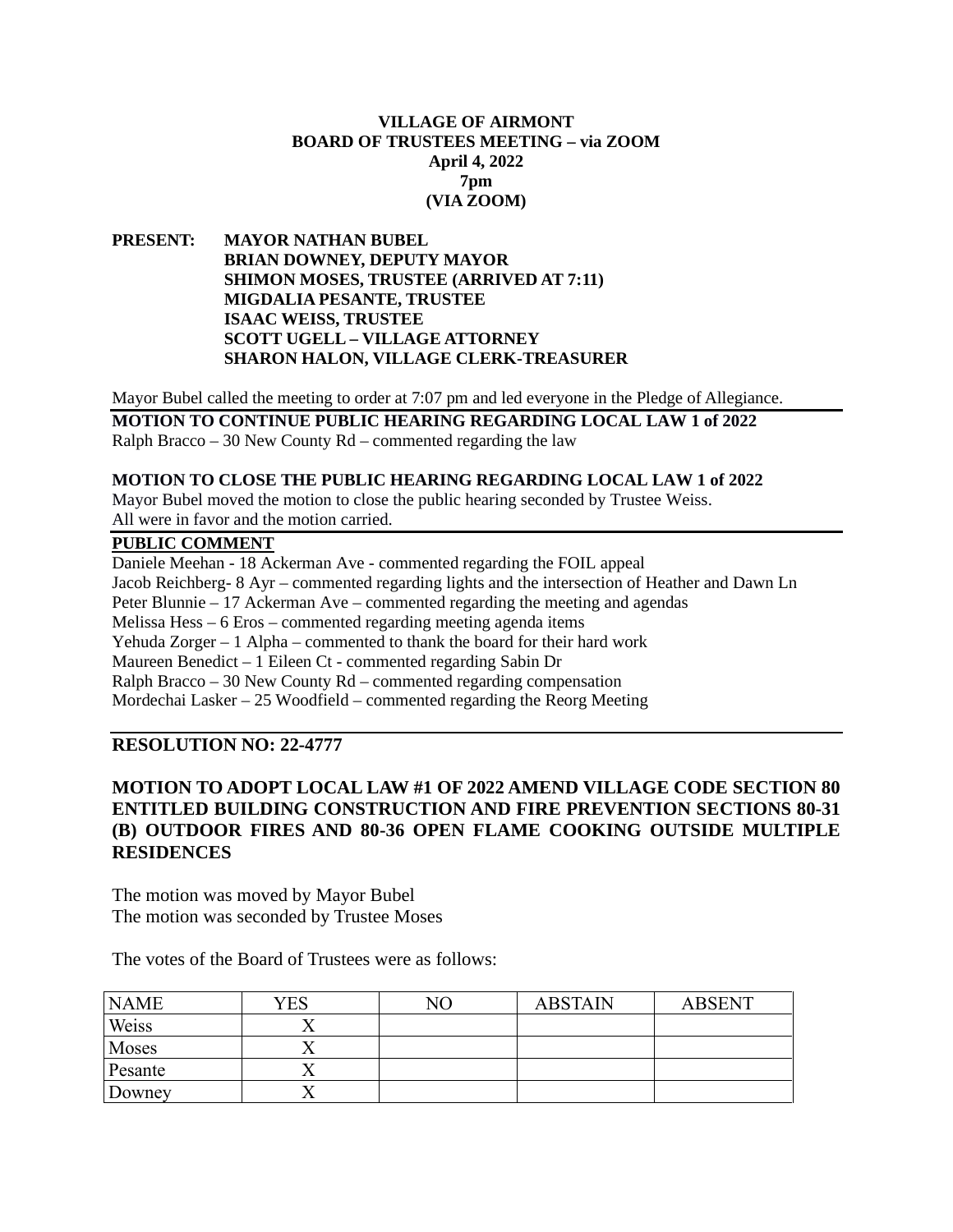| -----<br>- - - - - |                          |     |  |   |              |        |  |
|--------------------|--------------------------|-----|--|---|--------------|--------|--|
| - -                | $\overline{\phantom{a}}$ | . . |  | . | 7.711<br>. . | $\sim$ |  |

Mayor Bubel declared the motion carried and directed the Village Clerk to file same.

# **RESOLUTION NO: 22-4778**

# **ACCEPTING THE PROPOSAL #957 FROM SAMY CONSTRUCTION BUILD A WALL TO SUPPORT BASEMENT FLOOR JOINT NUNC PRO TUNC IN THE AMOUNT OF**  \$**1,000 TO BE REIMBURSED TO THE VILLAGE THROUGH THE DASNY GRANT**

The motion was moved by Mayor Bubel The motion was seconded by Trustee Weiss

The votes of the Board of Trustees were as follows:

| <b>NAME</b>  | <b>YES</b> | NО | <b>ABSTAIN</b> | <b>ABSENT</b> |
|--------------|------------|----|----------------|---------------|
| Weiss        |            |    |                |               |
| Moses        |            |    |                |               |
| Pesante      |            |    |                |               |
| Downey       |            |    |                |               |
| <b>Bubel</b> |            |    |                |               |

Mayor Bubel declared the motion carried and directed the Village Clerk to file same.

### **RESOLUTION NO: 22-4779**

# **ACCEPTING THE RESIGNATION OF MALKA WIEDER FROM THE POSITION OF BUILDING CLERK EFFECTIVE APRIL 1, 2022.**

The motion was moved by Mayor Bubel The motion was seconded by Trustee Weiss

The votes of the Board of Trustees were as follows:

| <b>NAME</b>  | YES | NO | <b>ABSTAIN</b> | <b>ABSENT</b> |
|--------------|-----|----|----------------|---------------|
| Weiss        |     |    |                |               |
| <b>Moses</b> |     |    |                |               |
| Pesante      |     |    |                |               |
| Downey       |     |    |                |               |
| <b>Bubel</b> |     |    |                |               |

Mayor Bubel declared the motion carried and directed the Village Clerk to file same.

#### **RESOLUTION NO: 22-4780**

## **RESOLUTION AUTHORIZING SPECIAL COUNSEL TO WORK WITH INSURANCE CARRIER COUNSEL REGARDING FEDERAL COURT LITIGATION AND VILLAGE ZONING**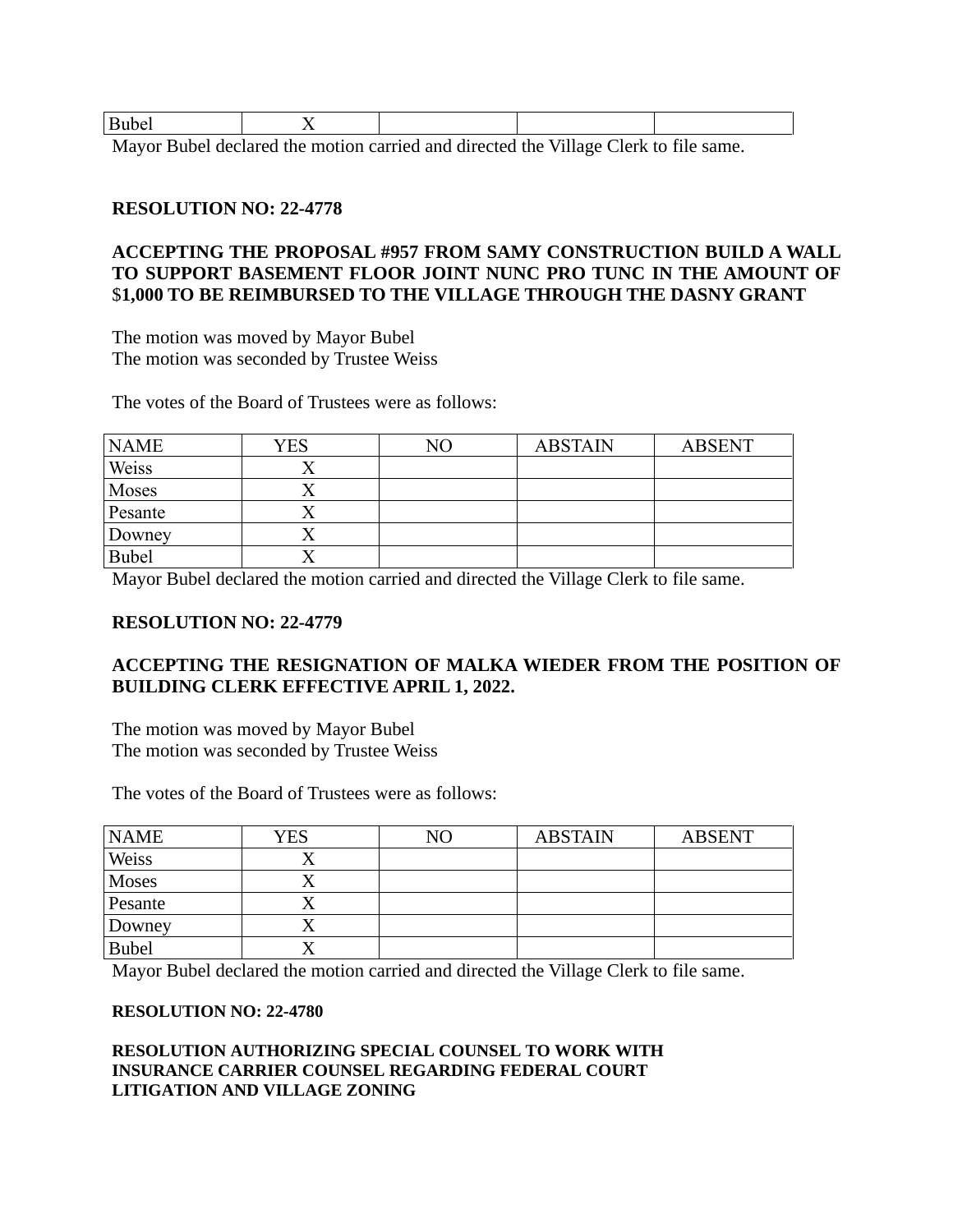**WHEREAS**, the Village of Airmont ("Village") has retained Special Counsel, Feerick Nugent MacCartney, PLLC, to assist in the representation of the Village in certain legal matters; and

**WHEREAS**, two Federal lawsuits entitled Congregation of Ridnik v. Village of Airmont, 18 Civ. 11533(NSR)(AEK) and USA v. Village of Airmont, 20 Civ. 10121(NRS)(AEK) have been assigned to counsel under the Village's insurance carrier, Sokoloff & Stern; and

**WHEREAS**, the Village desires Special Counsel, Feerick Nugent MacCartney to work with Sokoloff & Stern in potential settlement discussions and a Consent Decree in said litigations and to provide guidance on the procedural aspects of the zoning amendments for the Village.

**NOW, THEREFORE**, it is resolved as follows:

- Section 1. All "WHEREAS" paragraphs are incorporated herein by reference as though set forth in full.
- Section 2. Special Counsel, Feerick Nugent MacCartney, PLLC, is hereby authorized to work in cooperation with Sokoloff & Stern regarding the pending litigations and Village zoning matters under the same terms and conditions as set forth in the Adopted Resolution that hired Special Counsel to assist the Village in such matters.
- Section 3. This Resolution shall be effective immediately.

The motion was moved by Mayor Bubel The motion was seconded by Trustee Weiss

The votes of the Board of Trustees were as follows:

| <b>NAME</b>  | <b>YES</b> | NΟ | <b>ABSTAIN</b> | <b>ABSENT</b> |
|--------------|------------|----|----------------|---------------|
| Weiss        |            |    |                |               |
| Moses        |            |    |                |               |
| Pesante      |            |    |                |               |
| Downey       |            |    |                |               |
| <b>Bubel</b> |            |    |                |               |

Mayor Bubel declared the motion carried and directed the Village Clerk to file same.

### **RESOLUTION NO: 22-4781**

**AMENDING RESOLUTIONS #22-4742 & #22-4756 AUTHORIZING PURCHASE OF FURNITURE FROM COMPLETE OFFICE PRODUCTS INC. FOR VILLAGE HALL IN THE AMOUNT OF \$ \$35,602.57 AND THE PURCHASE OF FURNITURE FROM DATUM STORAGE SOLUTIONS IN THE AMOUNT OF \$27,108.52 TO BE REIMBURSED TO THE VILLAGE THROUGH THE DASNY GRANT** 

The motion was moved by Mayor Bubel The motion was seconded by Trustee Weiss

The votes of the Board of Trustees were as follows: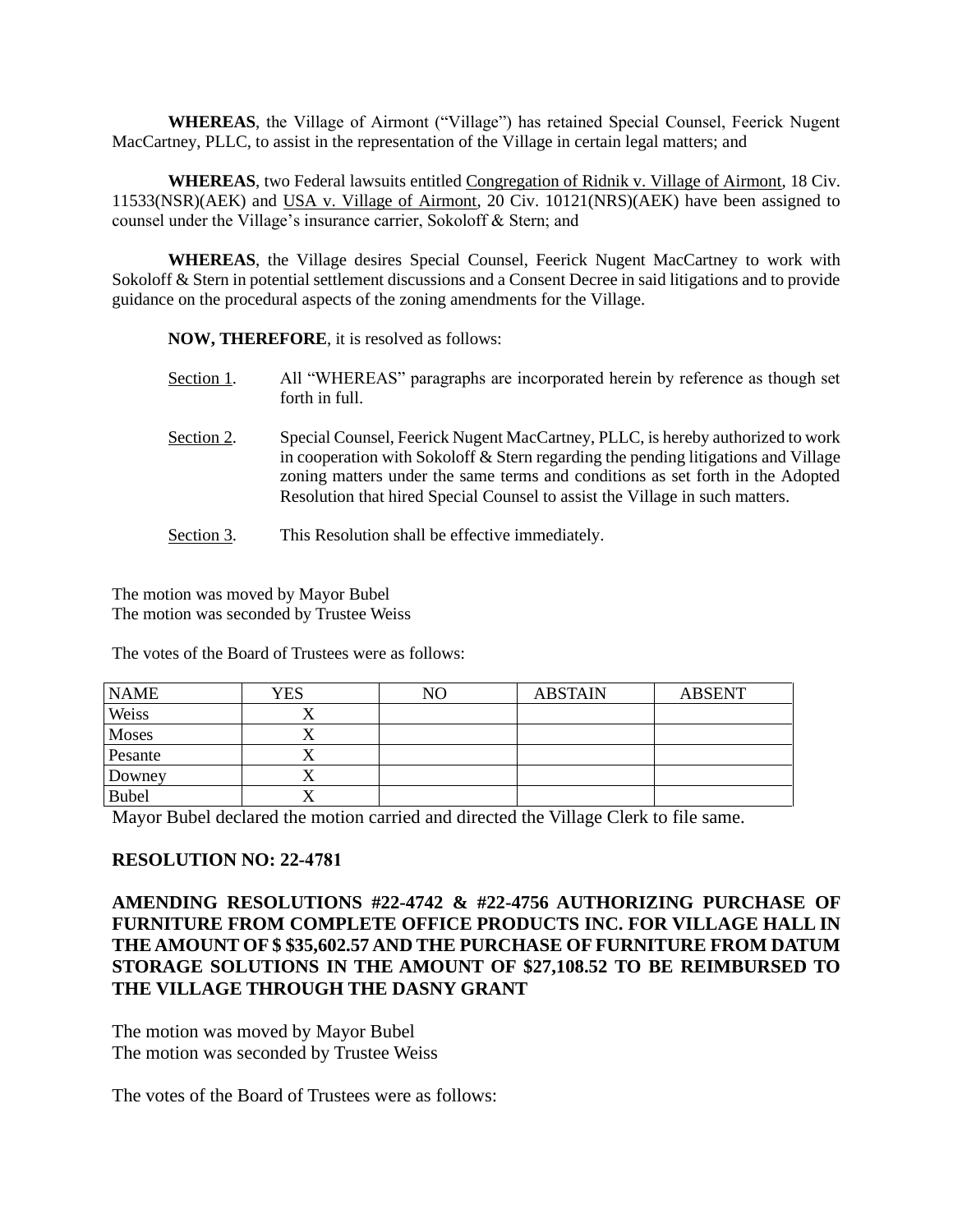| <b>NAME</b>  | YES | NΟ | <b>ABSTAIN</b> | <b>ABSENT</b> |
|--------------|-----|----|----------------|---------------|
| Weiss        |     |    |                |               |
| Moses        |     |    |                |               |
| Pesante      |     |    |                |               |
| Downey       |     |    |                |               |
| <b>Bubel</b> |     |    |                |               |

Mayor Bubel declared the motion carried and directed the Village Clerk to file same.

# **RESOLUTION NO: 22-4782**

# **RESOLUTION ESTABLISHING THE POSITION OF PART-TIME PUBLIC INFORMATION SPECIALIST IN THE MAYOR'S OFFICE**

WHEREAS, the Rockland County Personnel Office has certified on March 31, 2022 that the position of Part-Time Public Information Specialist - Mayor's Office, can be established;

NOW, THEREFORE, be it RESOLVED, that the position of Part-time Public Information Specialist - Mayor's Office - is hereby established effective April 4, 2022.

The motion was moved by Mayor Bubel The motion was seconded by Trustee Moses

The votes of the Board of Trustees were as follows:

| <b>NAME</b>  | <b>YES</b> | NΟ | <b>ABSTAIN</b> | <b>ABSENT</b> |
|--------------|------------|----|----------------|---------------|
| Weiss        |            |    |                |               |
| Moses        |            |    |                |               |
| Pesante      |            |    |                |               |
| Downey       |            |    |                |               |
| <b>Bubel</b> |            |    |                |               |

Mayor Bubel declared the motion carried and directed the Village Clerk to file same.

# **RESOLUTION NO: 22-4783**

# **RESOLUTION TO APPROVE THE HIRING OF DOUGLAS PERRY AS CODE ENFORCEMENT OFFICER II LESS THAN FULL TIME**

The motion was moved by Mayor Bubel The motion was seconded by Trustee Weiss

The votes of the Board of Trustees were as follows:

| <b>NAME</b> | YES | NO | ABSTAIN | <b>RSENT</b><br>А |
|-------------|-----|----|---------|-------------------|
| Weiss       |     |    |         |                   |
| Moses       |     |    |         |                   |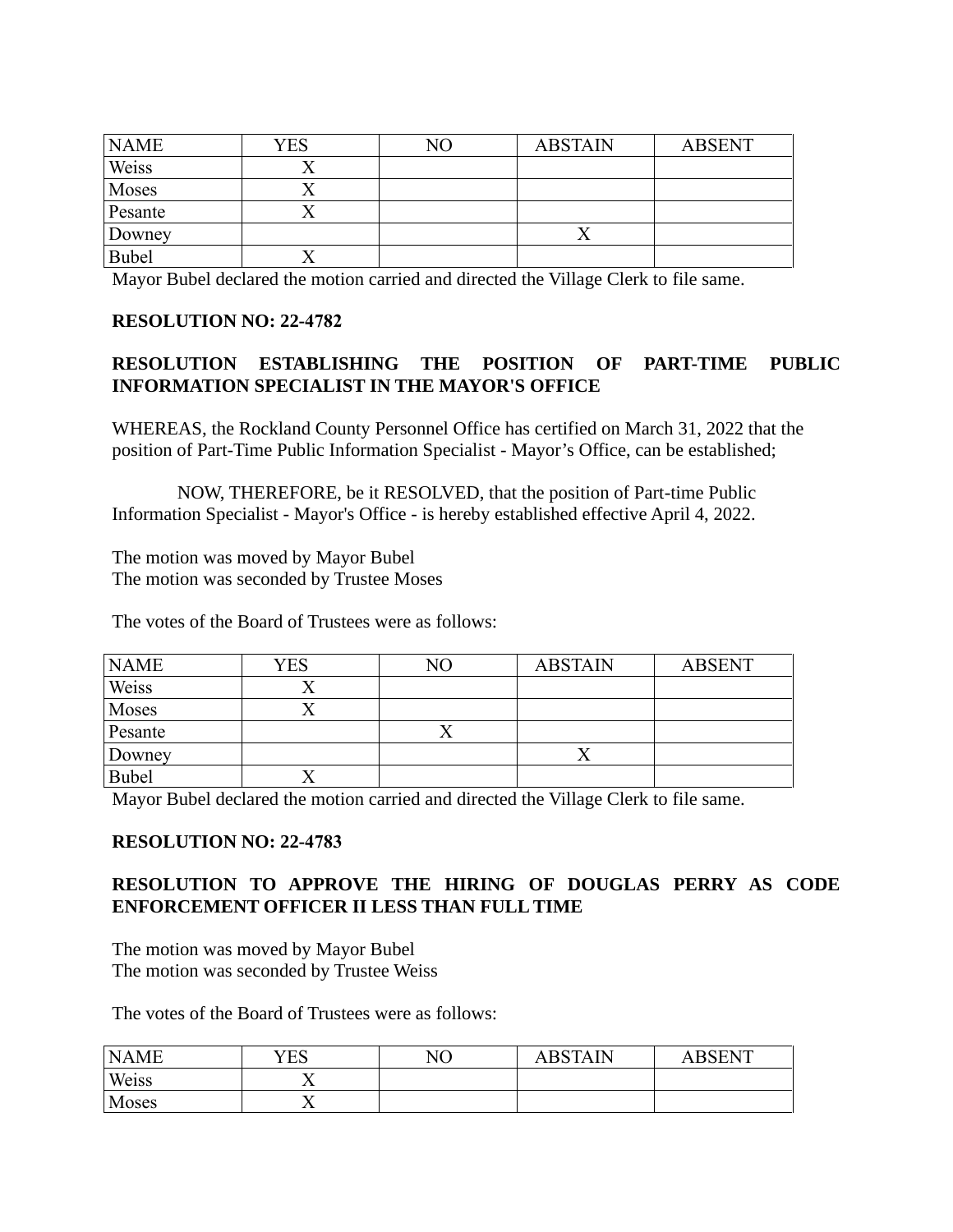| Pesante      |  |  |
|--------------|--|--|
| Downey       |  |  |
| <b>Bubel</b> |  |  |

Mayor Bubel declared the motion carried and directed the Village Clerk to file same.

## **RESOLUTION NO: 22-4784**

# **RESOLUTION APPROVING THE TREASURY ABSTRACTS OF APRIL 4, 2022, IN THE AMOUNT OF \$171,721.46**

The motion was moved by Mayor Bubel The motion was seconded by Trustee Moses

The votes of the Board of Trustees were as follows:

| <b>NAME</b>  | YES | NO | <b>ABSTAIN</b> | <b>ABSENT</b> |
|--------------|-----|----|----------------|---------------|
| Weiss        |     |    |                |               |
| Moses        |     |    |                |               |
| Pesante      |     |    |                |               |
| Downey       |     |    |                |               |
| <b>Bubel</b> |     |    |                |               |

Mayor Bubel declared the motion carried and directed the Village Clerk to file same.

## **RESOLUTION NO: 22-4785**

# **RESOLUTION APPROVING THE MINUTES FROM THE BOARD OF TRUSTEES MEETING OF MARCH 7, 2022**

The motion was moved by Mayor Bubel The motion was seconded by Deputy Mayor Downey

The votes of the Board of Trustees were as follows:

| <b>NAME</b>  | YES | NO | <b>ABSTAIN</b> | <b>ABSENT</b> |
|--------------|-----|----|----------------|---------------|
| Weiss        |     |    |                |               |
| Moses        |     |    |                |               |
| Pesante      |     |    |                |               |
| Downey       |     |    |                |               |
| <b>Bubel</b> |     |    |                |               |

Mayor Bubel declared the motion carried and directed the Village Clerk to file same.

### **DISCUSSION**

**A. FOIL Appeal**: The board considered the appeal of CUPON Airmont FOIL requests.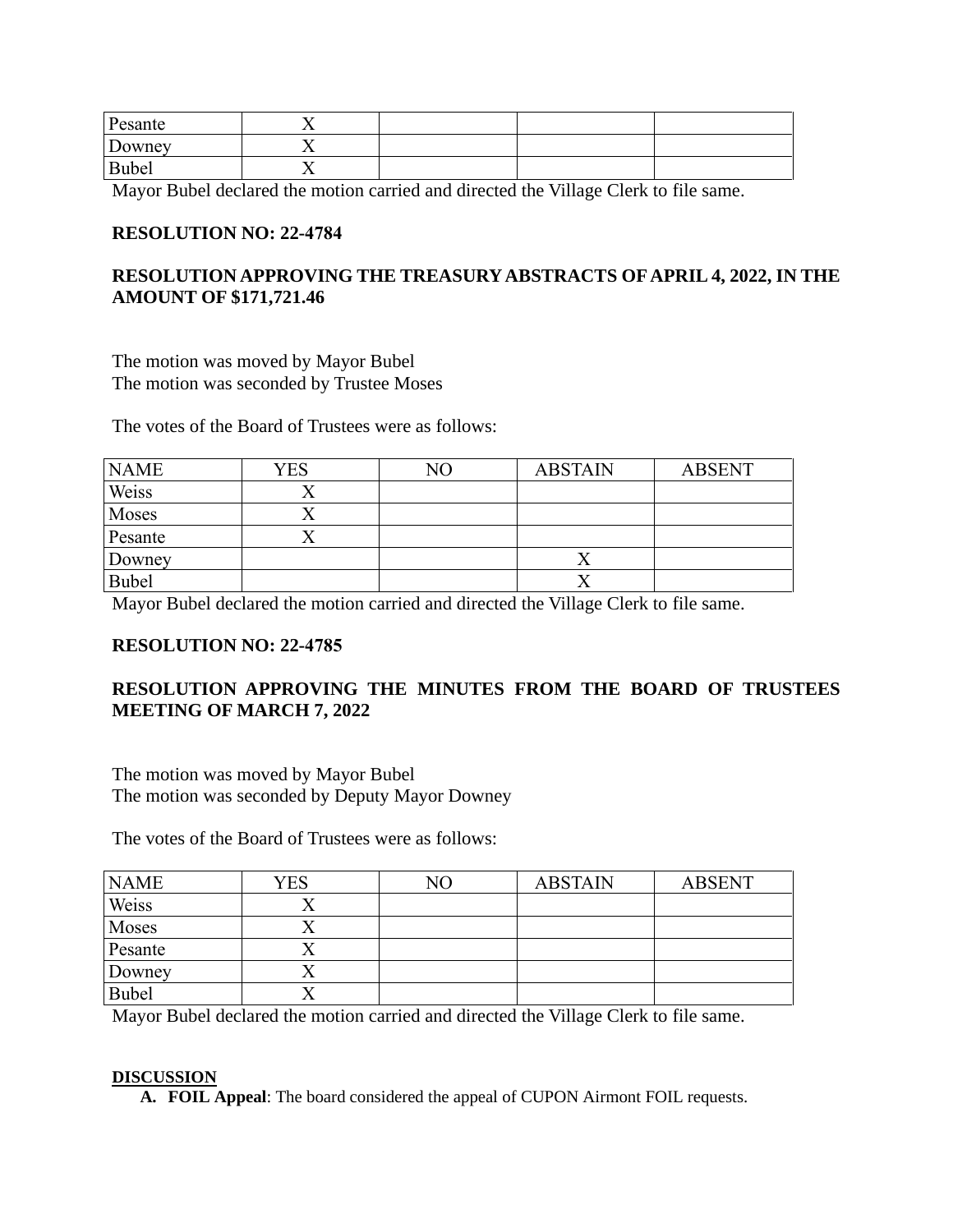| The Voics of the Dourd of Trustees to Reep the achial of the FOTD in place were as follows. |     |    |                |               |  |
|---------------------------------------------------------------------------------------------|-----|----|----------------|---------------|--|
| <b>NAME</b>                                                                                 | YES | NO | <b>ABSTAIN</b> | <b>ABSENT</b> |  |
| Weiss                                                                                       |     |    |                |               |  |
| Moses                                                                                       |     |    |                |               |  |
| Pesante                                                                                     |     |    |                |               |  |
| Downey                                                                                      |     |    |                |               |  |
| <b>Bubel</b>                                                                                |     |    |                |               |  |

a. "The preferred Vendor lists that were used for the purchases through the DASNY Grant" The votes of the Board of Trustees to keep the denial of the FOIL in place were as follows:

The Mayor declared the FOIL denial upheld.

b. The number of FOIL requests submitted to the Village of Airmont and who submitted the FOILs from  $12/1/21-2/11/22$ <br>res of the Board of Trustees to <sup>1</sup>  $T \mapsto T \cdot \mathbb{C}$  the Board of the Board of the FOIL in place were as follows:

|  |  | $\Lambda$ DOTA INT | ADCHIM                                                                                      |  |
|--|--|--------------------|---------------------------------------------------------------------------------------------|--|
|  |  |                    | The votes of the Board of Trustees to keep the denial of the FOIL in place were as follows: |  |

| <b>NAME</b>  | <b>YES</b> | NO | <b>ABSTAIN</b> | <b>ABSENT</b> |
|--------------|------------|----|----------------|---------------|
| Weiss        |            |    |                |               |
| Moses        |            |    |                |               |
| Pesante      |            |    |                |               |
| Downey       |            |    |                |               |
| <b>Bubel</b> | △          |    |                |               |

The Mayor declared the FOIL denial upheld.

c. Backlog of work Building Clerk is being paid overtime for. Include the type of work, type(s) of documents if applicable and nature and volume of work. Break down of work done by Building Clerk during overtime hours. Estimate of time to complete backlog of work.

The votes of the Board of Trustees to keep the denial of the FOIL in place were as follows:

| <b>NAME</b>  | <b>YES</b> | NO | <b>ABSTAIN</b> | <b>ABSENT</b> |
|--------------|------------|----|----------------|---------------|
| Weiss        |            |    |                |               |
| <b>Moses</b> |            |    |                |               |
| Pesante      |            |    |                |               |
| Downey       |            |    |                |               |
| <b>Bubel</b> | ∡          |    |                |               |

The Mayor declared the FOIL denial upheld.

- **B. Sabin Dr**: The board agreed unanimously that the residents of Sabin Dr would have to bring the road up to village standard on their own as to not place a burden on the rest of the village to convert a private street to a public street. If that is done, the board will reconsider their request.
- **C. Extend Snowplow Contract with CSB**:

## **RESOLUTION NO: 22-4786**

# **EXERCISING THE VILLAGE'S OPTION TO EXTEND THE SNOW PLOWING CONTRACT WITH CSB CONTRACTING, INC.**

WHEREAS the Village has entered into a contract with CSB Contracting, Inc. to provide snow plowing services to the Village;

WHEREAS CSB Contracting Inc has provided superior service to the Village under the Contract;